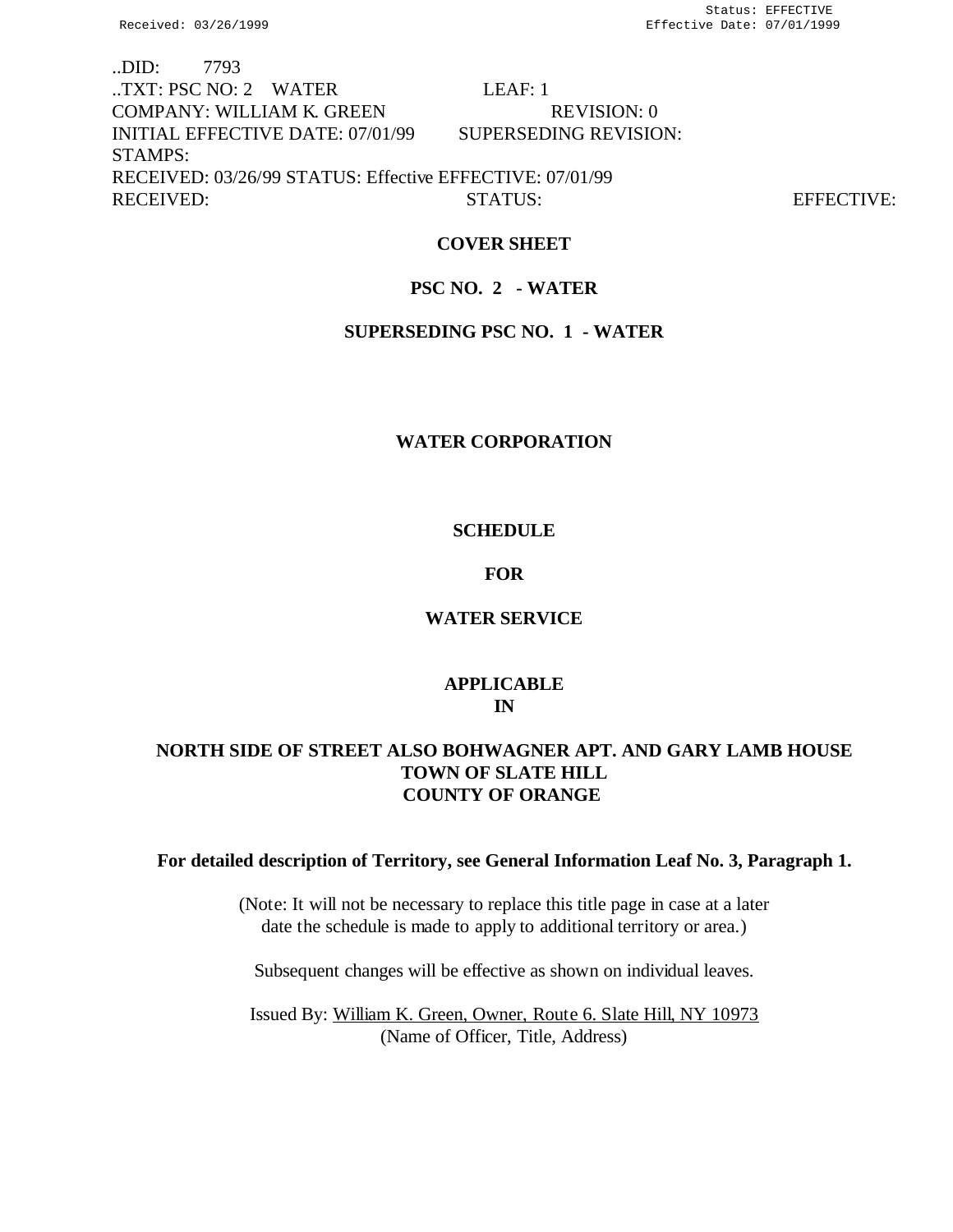..DID: 7800 ..TXT: PSC NO: 2 WATER LEAF: 2 COMPANY: WILLIAM K. GREEN REVISION: 0 INITIAL EFFECTIVE DATE: 07/01/99 SUPERSEDING REVISION: STAMPS: RECEIVED: 03/26/99 STATUS: Effective EFFECTIVE: 07/01/99

# **TABLE OF CONTENTS**

# **GENERAL INFORMATION LEAF NO.**

| 1.                                                                | <b>Territory</b>                                               | 3         |
|-------------------------------------------------------------------|----------------------------------------------------------------|-----------|
| 2.                                                                | <b>Application for Water Service</b>                           | 3         |
| 3.                                                                | Deposits - Security                                            | 3         |
| 4.                                                                | Deposits - Interest                                            | 4         |
| 5.                                                                | Deposits - Return                                              | 4         |
| 6.                                                                | Deposits - Other                                               | 4         |
| 7.                                                                | <b>General Rules</b>                                           | $5 - 6$   |
| 8.                                                                | Metered Service                                                | $6 - 7$   |
| 9.                                                                | <b>Unmetered Service</b>                                       | 7         |
| 10.                                                               | <b>Extension of Mains</b>                                      | 7         |
|                                                                   | 11. Discontinuance of Service - Non-payment                    | $7 - 8$   |
|                                                                   | 12. Discontinuance of Service - Other                          | $8 - 9$   |
|                                                                   | 13. Discontinuance of Residential Service - Special Procedures | 9         |
|                                                                   | 14. Deferred Payment Agreements                                | 9         |
| 15.                                                               | <b>Complaint Handling Procedures</b>                           | 10        |
| 16.                                                               | <b>Restoration of Service</b>                                  | $10 - 11$ |
|                                                                   | 17. Interest on Customer Overpayments                          | 11        |
|                                                                   | 18. Regulation                                                 | 11        |
|                                                                   | <b>RATES</b><br>Service Classification No. 1                   | 12        |
| Issued By: William K. Green, Owner, Route 6, Slate Hill, NY 10973 |                                                                |           |

(Name of Officer, Title, Address)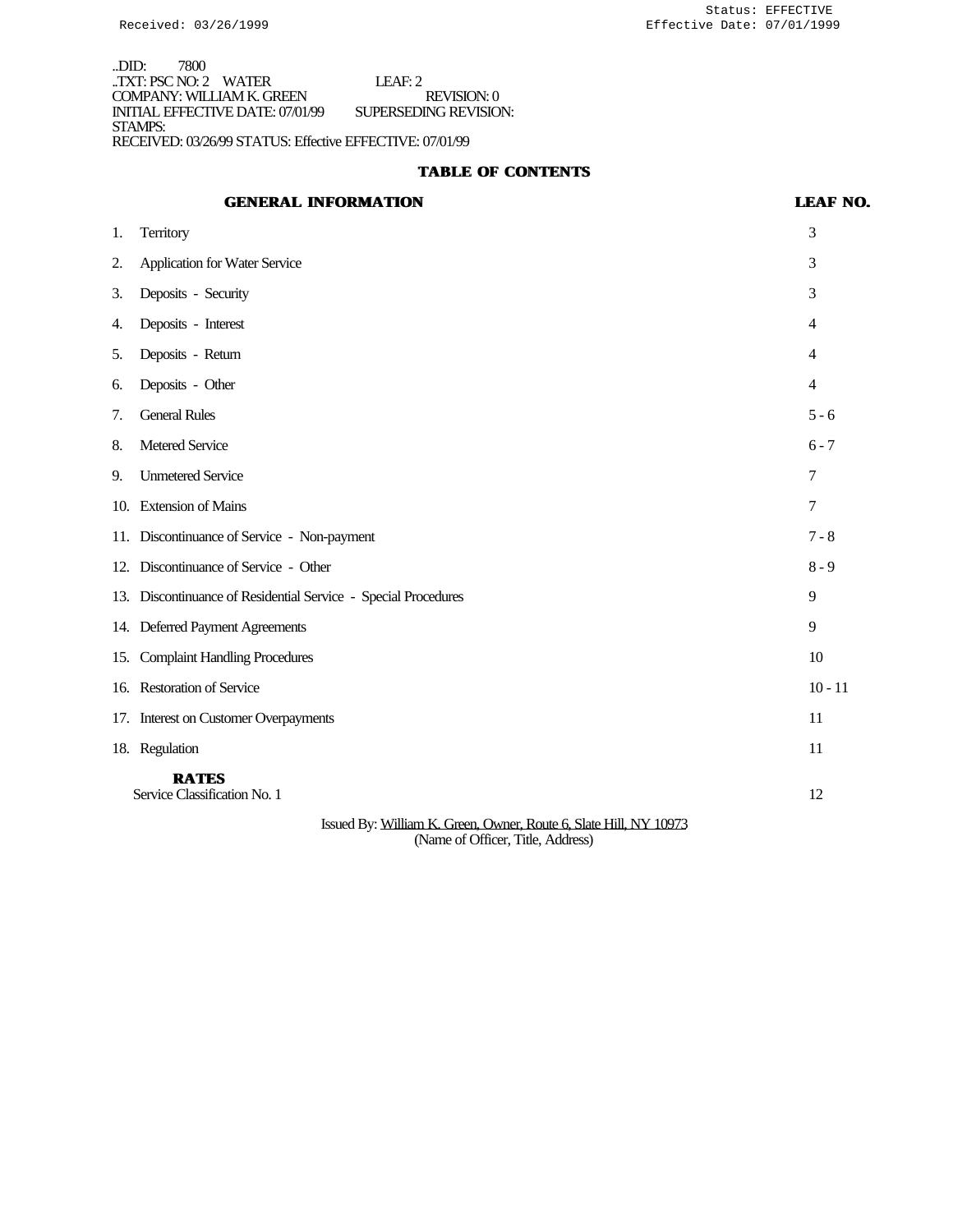..DID: 7788 ..TXT: PSC NO: 2 WATER LEAF: 3 COMPANY: WILLIAM K. GREEN REVISION: INITIAL EFFECTIVE DATE: 07/01/99 SUPERSEDING REVISION: STAMPS: RECEIVED: 03/26/99 STATUS: Effective EFFECTIVE: 07/01/99

#### **GENERAL INFORMATION**

1. Territory (County, Town, Development, Streets, etc.)

 NORTH SIDE OF STREET ALSO BOHWAGNER APT. AND GARY LAMB HOUSE TOWN OF SLATE HILL COUNTY OF ORANGE

- 2. Application for Water Service
	- A. Written application for service may be required.
	- B. A separate application may be required for each premises.
	- C. Premises may be subject to inspection by the company.
	- D. Applications need not be accepted from customers with charges due on any water accounts with the company. The company must accept an application if the customer enters into a deferred payment agreement.
	- E. Service pipe installations are subject to company approval.
- 3. Deposits Security
	- A. As a condition of receiving service, the company may require a deposit from customers that are delinquent (having a bill remaining unpaid 23 days from the date mailed), seasonal, short term or temporary or who have had service terminated for non-payment during the preceding 6 months. In addition, a deposit may also be required from a non-residential customer whose credit has not been established with the company. A delinquent customer shall be provided with a written notice 20 days before the deposit is assessed which states that failure to make timely payments will permit the company to require a deposit from such customer.
	- B. Deposits from applicants and customers may not exceed two times the estimated average monthly bill for a calendar year, except in the case of customers whose usage varies widely where deposits may not exceed twice the average monthly bill for the peak season.
	- C. The company shall perform an annual review of the billing history of every customer who has a deposit with the company to assure that a deposit is still required under (3A) above and that the amount of the deposit conforms with (3B) above. The company reserves the right to review the deposit at any time. If a review shows that the deposit held falls short of the amount the company may require by 25 percent or more, the company may require the payment of an additional amount. If a review shows that the deposit held exceeds the amount required by 25 percent or more, the company shall refund the excess to the customer. The customer may request a downward revision of the deposit.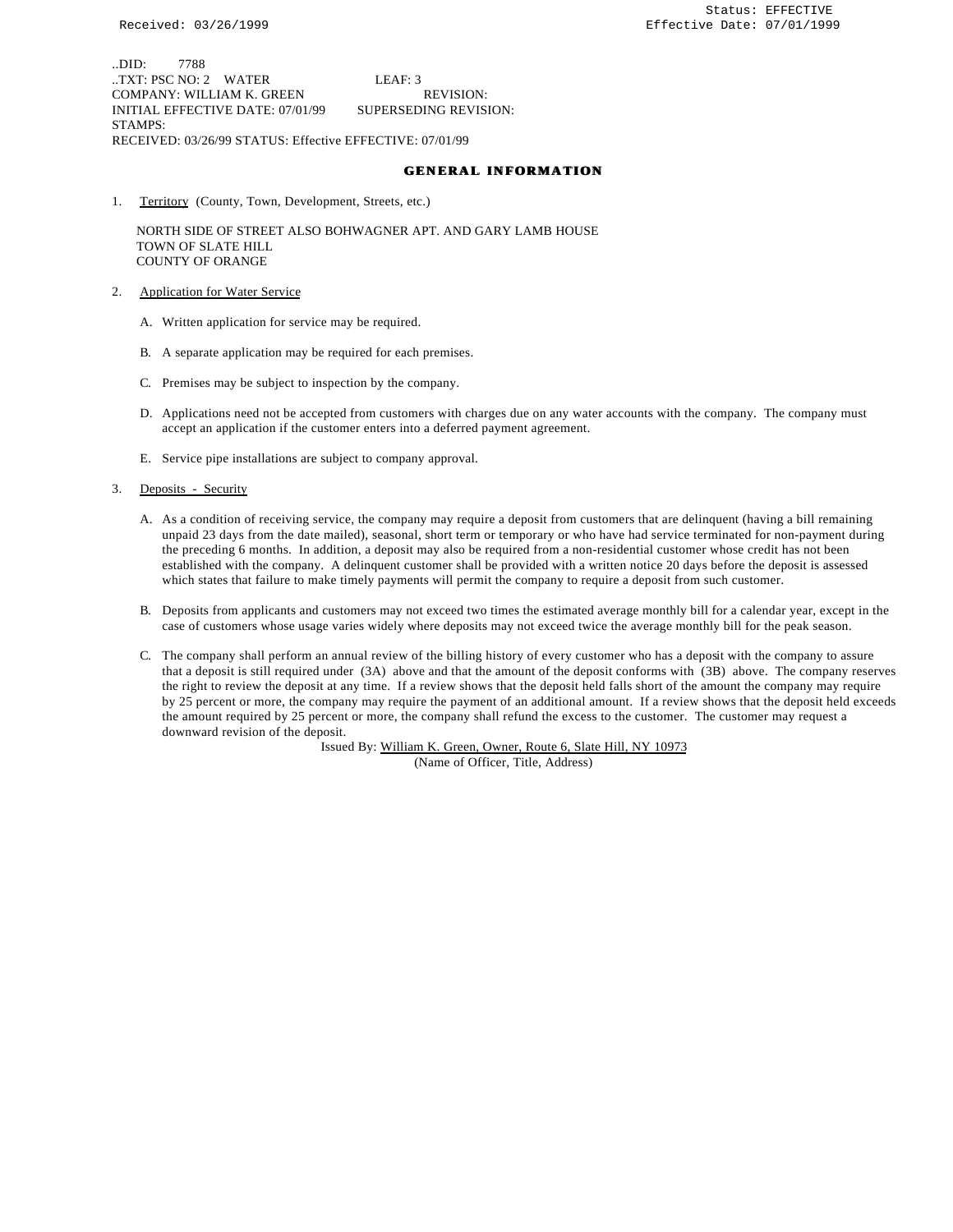..DID: 7789 ..TXT: PSC NO: 2 WATER LEAF: 4 COMPANY: WILLIAM K. GREEN REVISION: 0 INITIAL EFFECTIVE DATE: 07/01/99 SUPERSEDING REVISION: STAMPS: RECEIVED: 03/26/99 STATUS: Effective EFFECTIVE: 07/01/99

#### **GENERAL INFORMATION**

4. Deposits - Interest

Every deposit shall earn simple interest at the rate per annum prescribed by the Public Service Commission. The interest must be paid to customers when the deposit is returned. If the deposit has been held for 12 consecutive months or more, the interest must be credited to the customer no later than the first bill rendered after the next succeeding first day of October and at the end of each succeeding 12 month period.

- 5. Deposits Return
	- A. The company shall return to a customer a deposit or portion of a deposit and all interest thereon no more than 30 days after:
		- (1) the day the account is closed and all bills are paid; or
		- (2) the date of the first bill for service rendered after a 12 month period during which time the customer was not delinquent, provided there is no other basis for the company to request a deposit; or
		- (3) a review of the deposit shows that a reduction of the deposit is warranted.
	- B. A deposit or portion of a deposit plus interest thereon that is subject to return may be credited to the customer's account in the amount of any outstanding charges. If any balance remains, a refund check shall be issued.
- 6. Deposits Other
	- A. In the event that the applicant desires service for a trailer or other non-permanent structure, he shall deposit with the company all costs of the connection of such service. Said deposit shall bear simple interest as required above and shall be refunded at the end of 10 years, or sooner in the event that a permanent structure for such service connection is completed.
	- B. The company may also require deposits from customers to guarantee future payments as set forth in lawn sprinkler, main extension, or other forms of contracts which are in a form approved by the Public Service Commission. The interest rates for these deposits will be the same as the interest rates for security deposits and such interest will be credited to the customer as prescribed by Commission rules.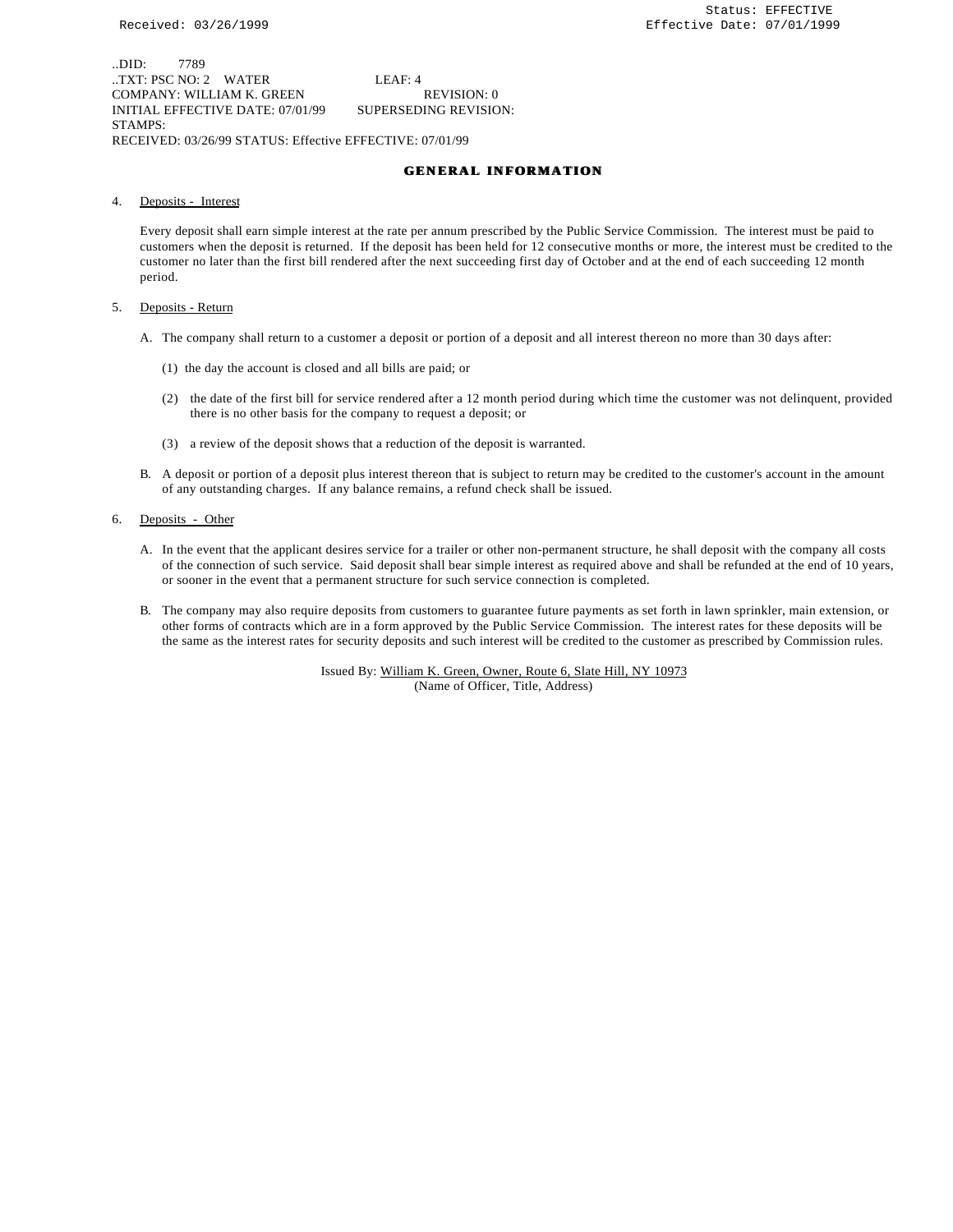..DID: 7790 ..TXT: PSC NO: 2 WATER LEAF: 5 COMPANY: WILLIAM K. GREEN REVISION: 0<br>INITIAL EFFECTIVE DATE: 07/01/99 SUPERSEDING REVISION: INITIAL EFFECTIVE DATE: 07/01/99 STAMPS: RECEIVED: 03/26/99 STATUS: Effective EFFECTIVE: 07/01/99 RECEIVED: STATUS: EFFECTIVE:

## **GENERAL INFORMATION**

- 7. General Rules
	- A. Customers must provide 10 days' written notice prior to the date on which termination of service is requested or prior to a change of occupancy, until which date the customer will be responsible for payment of service.
	- B. Fire hydrants shall not be used without the written permission of the company or unless in conformance with filed fire protection tariff provisions.
	- C. The company will not be liable for damage resulting from the presence of its facilities, supply, or use of water service, except damage resulting from gross negligence of the company.
	- D. The company may shut off water in its mains to make repairs and extensions. Where possible, proper advance notice will be made to customers affected.
	- E. The use of water for sprinkling, swimming pools, or other less essential uses may be restricted or prohibited where such use may unreasonably reduce the adequacy of service for other domestic purposes.
	- F. There must be a separate service for each premises.
	- G. Installation of service pipes and mains will not normally be made when the ground is frozen.
	- H. The customer is responsible for service pipes and plumbing within the property line. Any plumbing work done on the customer's service pipe is subject to approval by the company. No underground work shall be covered up until it has been inspected and approved by the company.
	- I. All leaks on customer premises or the customer portion of the service pipe must be repaired as soon as possible.
	- J. All mains, services (up to the property line) and other water system facilities will be maintained and replaced by the company.
	- K. The company will supply water in the distribution system at pressures between 20 and 100 pounds per square inch (psi) and will strive, where practicable, to maintain a normal working pressure of 60 psi with a minimum of 35 psi. If the company makes changes to its system which cause the pressure to increase to over 100 psi to existing customers, the company will be responsible for the first installation of the necessary equipment in the customer's premises. From that point on the equipment will be considered part of the customer's internal plumbing and the customer will be responsible for its maintenance or replacement. If a water pressure reducing valve, in the customer's or applicant's opinion, is necessary or desired to safeguard the plumbing, it is the customer's or applicant's responsibility to purchase, install and maintain this equipment. Where a pressure reducing valve is used it is also advisable to install a suitable pressure relief valve. All installations will comply with the local building codes and standards and are considered a part of the customer's internal plumbing.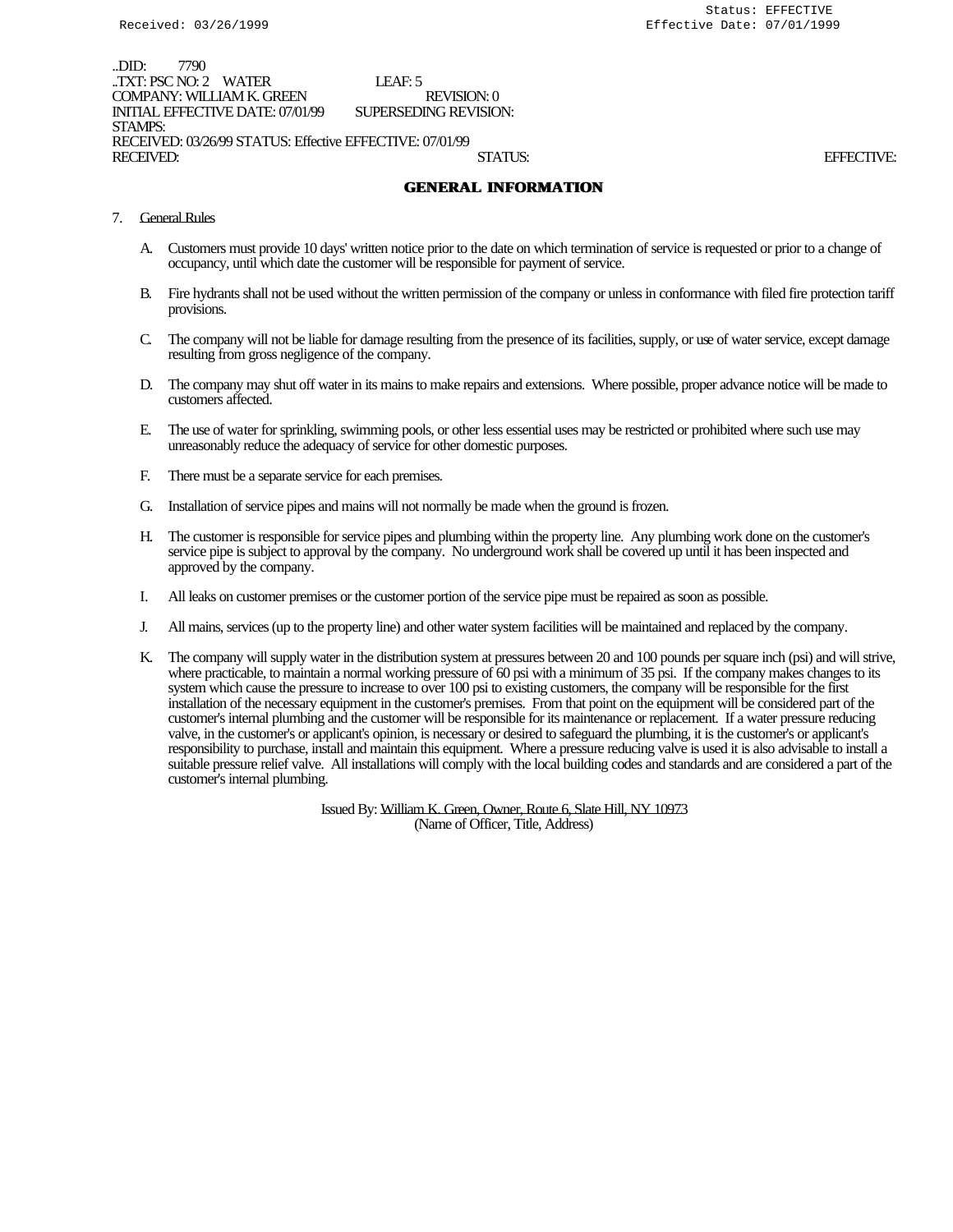..DID: 7791 ..TXT: PSC NO: 2 WATER LEAF: 6 COMPANY: WILLIAM K. GREEN REVISION: 0 INITIAL EFFECTIVE DATE: 07/01/99 SUPERSEDING REVISION: STAMPS: RECEIVED: 03/26/99 STATUS: Effective EFFECTIVE: 07/01/99

## **GENERAL INFORMATION**

- L. Where an applicant is seeking service at an elevation or gradient which could not otherwise be adequately serviced by existing plant, the company will require that the applicant bear the additional cost of providing such extraordinary service, or in the alternative, require the applicant to purchase, install and maintain the necessary special equipment, such as a hydro-pneumatic system, needed to serve the premises. The installation of a hydro-pneumatic system as part of the customer's internal plumbing may be subject to approval of the Health Department and should comply with local building codes and standards.
- M. Cross connections to water sources other than the company's or with other facilities are strictly prohibited. Customers must, at their expense, install and maintain such backflow prevention devices as may be required by the company in accordance with good water works practice or applicable laws or regulations.
- N. Customers must permit company representatives to enter their premises on reasonable request for purposes relating to the operation and maintenance of the company's system, including inspection of the customer's and the company's facilities, installation, reading, testing, replacement and removal of meters, and terminating and restoring service.
- O. No person shall maliciously, willfully or negligently break, damage, destroy, uncover, deface, block access to or tamper with any pipe, valve, meter, structure, appurtenance or equipment which is a part of the water works system.
- 8. Metered Service (if applicable and provided for in Service Class No. 1 or Nos.  $\Box$ )
	- A. A meter of a type approved by the Commission is required for each premises.
	- B. The company will furnish, install, and maintain the meter. Unless the meter register is set at zero, the company shall attach a tag with the date and meter dial reading at the time of installation.
	- C. The customer will provide a location for the meter acceptable to the company and will be responsible for the cost of repairing damage resulting from human interference, frost, backflow of hot water, or other such causes.
	- D. Where the company agrees it is necessary to set a meter outside the building, it shall be installed at the expense of the customer in a pit acceptable to the company which is both water-tight and frostproof. The cover of the pit shall be fastened with a convenient locking device. Where the distance from the property line to the front wall of the building is greater than 75 feet, the company may require that the meter be set in a pit at or near the property line. If the pit is to be installed on property not owned or controlled by the customer, written consent of the owner of the property shall be obtained prior to the installation.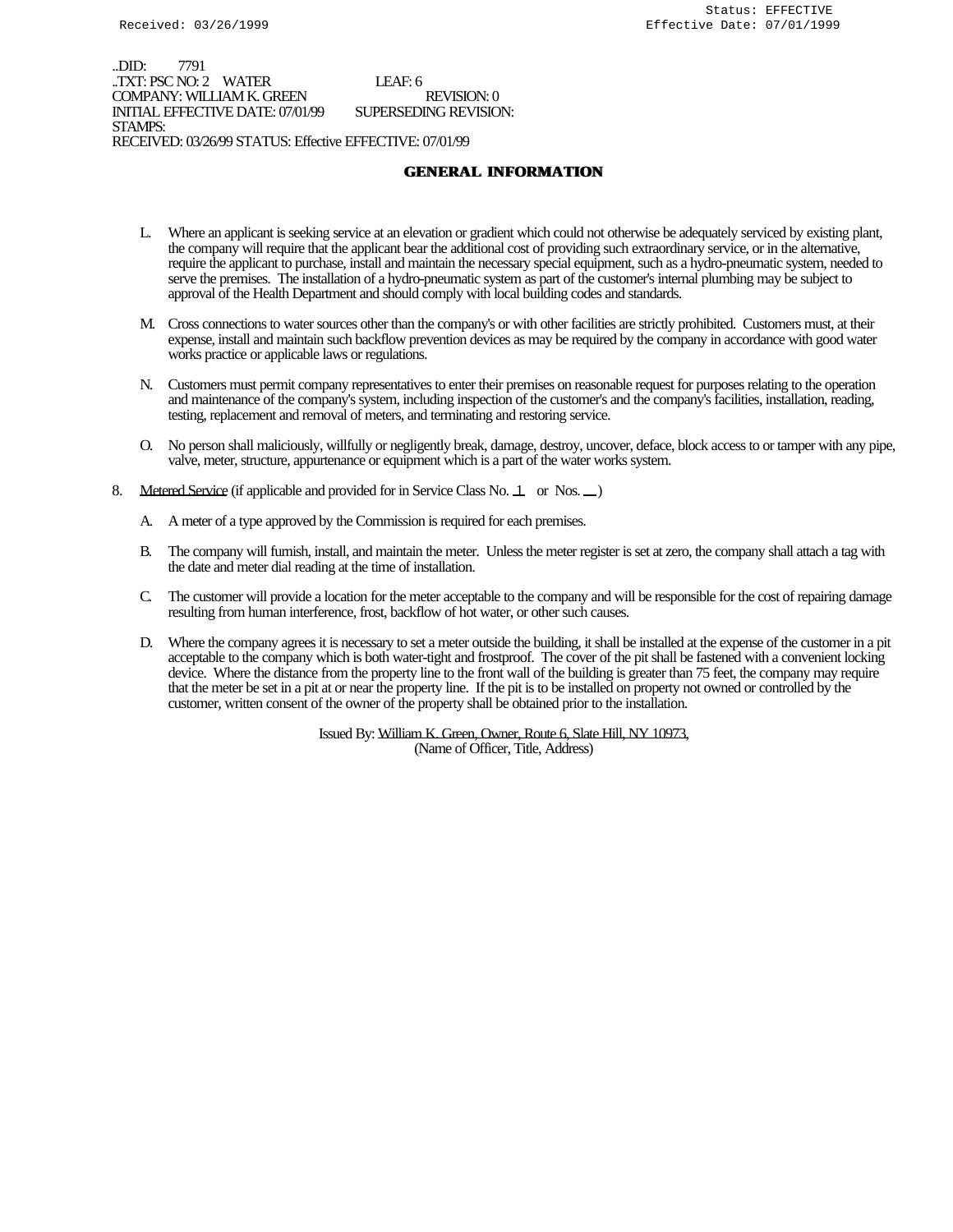..DID: 7794 ..TXT: PSC NO: 2 WATER LEAF: 7 COMPANY: WILLIAM K. GREEN REVISION: 0<br>
INITIAL EFFECTIVE DATE: 07/01/99 SUPERSEDING REVISION: INITIAL EFFECTIVE DATE: 07/01/99 STAMPS: RECEIVED: 03/26/99 STATUS: Effective EFFECTIVE: 07/01/99 RECEIVED: STATUS: EFFECTIVE:

## **GENERAL INFORMATION**

- E. The company reserves the right to remove, test, and replace the meter.
- F. The company shall afford the customer an opportunity to verify the final reading of any water meter removed from the premises and obtain the customer's signature on a meter removal card which shows the date removed and the reading.
- G. Meters will be tested in conformance with rules of the Public Service Commission. In the case of a disputed account involving the accuracy of the meter, the company will have the meter tested upon the request of the customer. Should the customer request to have a second meter test within 1 year, the customer will be responsible for the actual cost incurred to have the meter tested including the cost to remove the meter, payable in advance to the company. This fee will be refunded if the meter's final weighted average is found to register in excess of 100 percent. Adjustments in bills for over-registration of the meter will be made in accordance with the current rules of the Public Service Commission.
- H. Bills will show meter readings and the dates read.
- I. Bills will be reasonably estimated where a meter has been inaccessible and will be so indicated on the bill.
- J. Where a meter has ceased to register or its percentage of accuracy cannot be determined, an estimated bill for the current period may be rendered. For all other periods the bill shall be the minimum applicable charge.
- 9. LInmetered Service (if applicable and provided for in Service Class No. 1 or Nos.  $\Box$ )

All applicable provisions of this tariff shall apply.

10. Extension of Mains

Mains will be extended in conformance with Commission Rules and Regulations found in 16 NYCRR, Part 501.

11. Discontinuance of Service - Non-Payment

 Service may be discontinued under the following provisions: for non-payment of any amount due for water supplied, for failure to make any payment due under a deferred payment agreement or for meter repairs (see Section 8C), for failure to post a required deposit or for failure to pay any fee or charge accruing under the contract or tariff.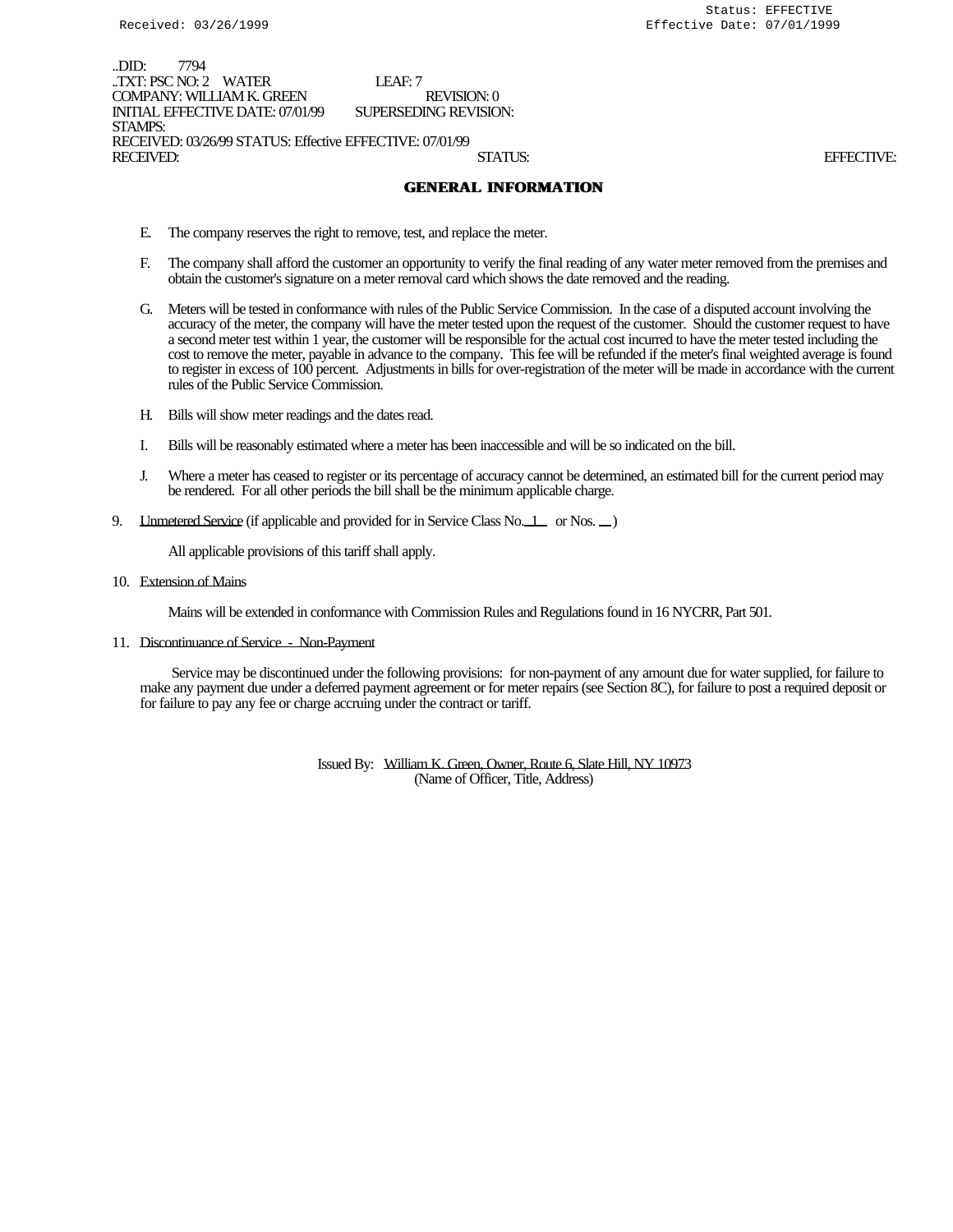..DID: 7795 ..TXT: PSC NO: 2 WATER LEAF: 8 COMPANY: WILLIAM K. GREEN REVISION: 0<br>INITIAL EFFECTIVE DATE: 07/01/99 SUPERSEDING REVISION: INITIAL EFFECTIVE DATE: 07/01/99 STAMPS: RECEIVED: 03/26/99 STATUS: Effective EFFECTIVE: 07/01/99 RECEIVED: STATUS: EFFECTIVE:

## **GENERAL INFORMATION**

- A. A bill not paid within 23 days of mailing is considered delinquent, and the company may discontinue service after complying with 16 NYCRR, Part 533 which requires: (1) 15 days written notice if served personally, or (2) 15 days after a registered letter containing such notice has been signed or refused, or (3) 18 days after mailing written notice in a post-paid wrapper. Service will not be reestablished until payment of all proper arrears, charges and deposits is made or a deferred payment agreement is entered into. Receipt of a subsequently dishonored negotiable instrument in response to a notice of discontinuance shall not constitute payment of the customer's account and the company shall not be required to issue additional notice prior to discontinuance. There will be a charge for processing all returned checks equal to the bank charge plus a handling fee of \$5.00 (not to exceed the maximum allowed by section 5-328 of General Obligations Law).
- B. The company will not discontinue service to residential premises for non-payment of bills on a Friday, Saturday, Sunday, public holiday (as defined in General Construction Law), or on a day on which the utility's main office is closed. Discontinuance can only take place from Monday to Thursday between the hours of 8 a.m. and 4 p.m.
- C. The company will not discontinue service for non-payment of bills to any person or entity receiving public assistance if the payment for such service is to be paid directly by the Department of Social Services or by the local Social Services representatives.

#### 12. Discontinuance of Service - Other

- A. Service rendered under any application, contract or agreement may be discontinued by the company after reasonable notice for any of the following reasons:
	- (1) For willful or indifferent waste of water due to any cause or for non-authorized use of water.
	- (2) For failure to protect from damage the meter and connection, or for failure to protect and maintain the service pipe or fixtures on the property of the customer in a condition satisfactory to the company.
	- (3) For tampering with any meter, connections, service pipe, curb cock, seal or any other appliance of the company controlling or regulating the customer's water supply.
	- (4) For failure to provide the company's employees reasonable access to the premises supplied, or for obstructing the way of ingress to the meter or any other appliances controlling or regulating the customer's water supply.
	- (5) In case of vacancy of the premises.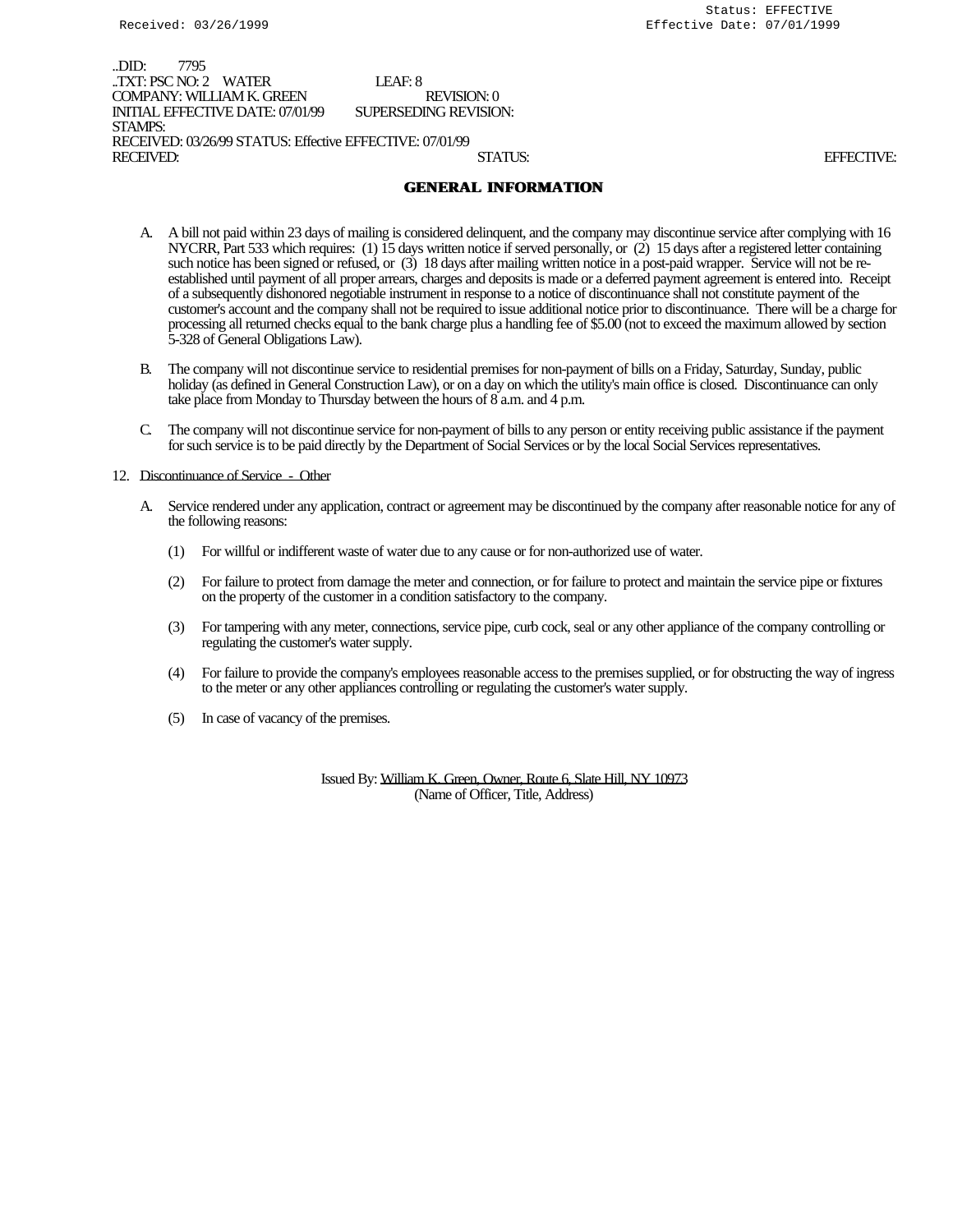..DID: 7796 ..TXT: PSC NO: 2 WATER LEAF: 9 COMPANY: WILLIAM K. GREEN REVISION: 0 INITIAL EFFECTIVE DATE: 07/01/99 SUPERSEDING REVISION: STAMPS: RECEIVED: 03/26/99 STATUS: Effective EFFECTIVE: 07/01/99

## **GENERAL INFORMATION**

- (6) For cross connections.
- (7) For submetering or reselling water.
- (8) For non-compliance with water usage restrictions.
- (9) For violation of any rule or regulation of the company as filed with the Public Service Commission, provided such violation affects the reliability or integrity of the water system.
- B. Written notice of discontinuance of service shall contain the information required by 16 NYCRR Section 533.3 and will be given except in those instances where a public health hazard exists.
- C. The company may, at any time, temporarily discontinue water service in case of accident, or for the purpose of making connections, alterations, repairs, changes, etc.
- D. Except as stated in the preceding paragraph, or in the case of a violation that threatens the integrity of the water system, the company shall not discontinue service to any customer on a Friday, Saturday, Sunday, Public Holiday or on a day when the company is not open for business. Public Holiday shall refer to those holidays defined in the General Construction Law.

#### 13. Discontinuance of Residential Service - Special Procedures

 If termination of service would result in serious impairment to health and safety, the company must delay the termination of service or, if service has already been terminated, must restore service, for thirty days under the following conditions:

- A. all occupants are either blind, disabled, 62 years of age or older or 18 years of age or under;
	- B. a medical emergency exists; or
	- C. if heating would be affected between November 1 and April 1.

 It is the customer's responsibility to notify the company that such conditions exist and to provide any required documentation. The company may require that the customer make appropriate arrangements to pay any arrears as well as pay current bills.

#### 14. Deferred Payment Agreements

 In addition to those circumstances in Section 13, the company will consider granting customers reasonable payment terms in cases where a customer is threatened with termination of service, or where the company has issued a backbill to a customer. Any such agreement may require the customer to make a reasonable down payment, and to pay current bills when issued.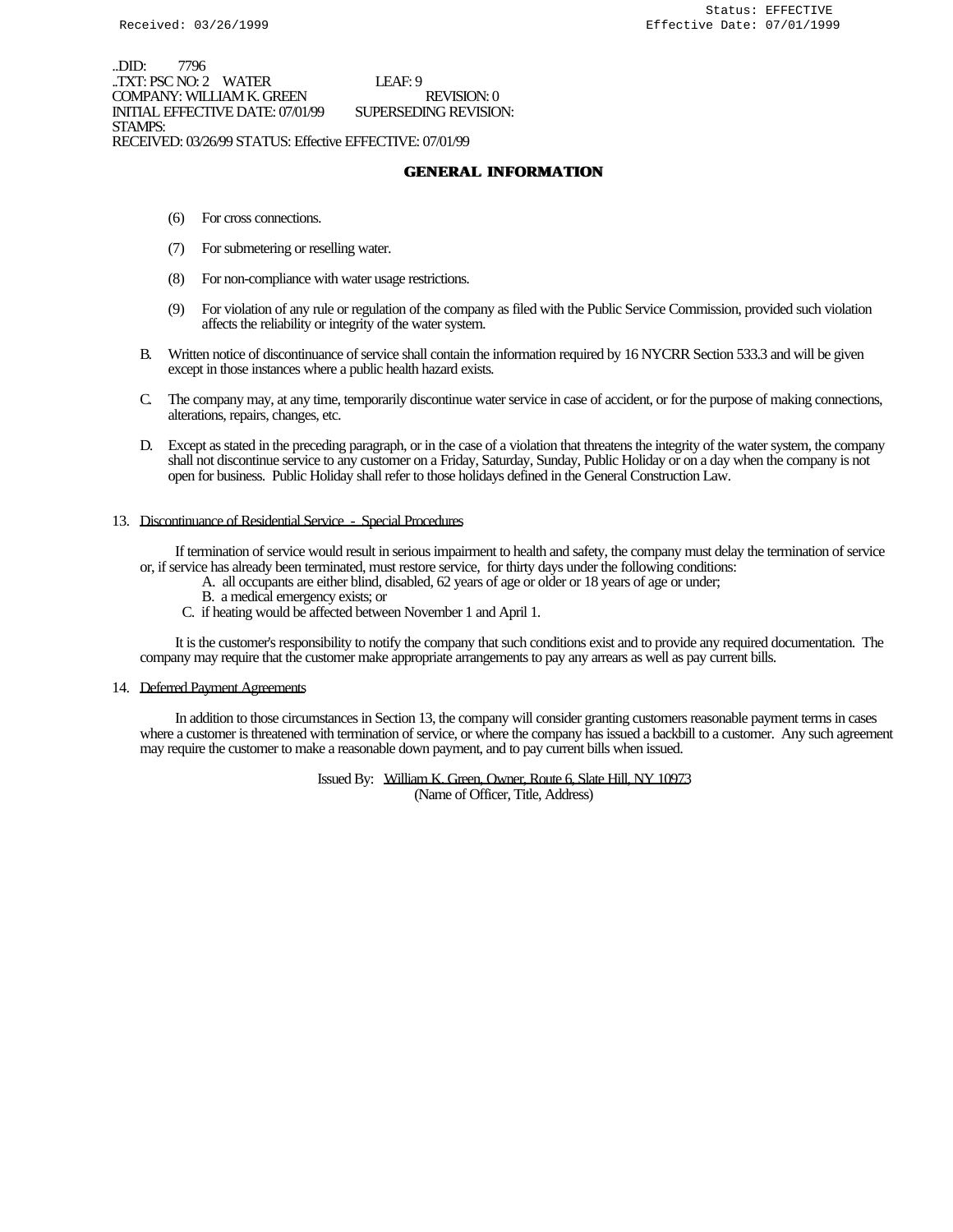## **PSC NO: 2 - WATER LEAF: 10 COMPANY: WILLIAM K. GREEN REVISION: 2 INITIAL EFFECTIVE DATE: December 1, 2015 SUPERSEDING REVISION: 0**

(Issued in compliance with Commission Order issued November 23, 2015 in Case 15-W-0508)

## **GENERAL INFORMATION**

- 15. Complaint Handling Procedures
	- A. The company will promptly investigate and evaluate all complaints received from customers regarding bills for service rendered or required deposits. The results of the company's findings will be reported to the customer. During the period of investigation and evaluation, service will not be discontinued, nor shall a new notice of termination be issued, provided, however, that the customer will be required to pay the undisputed portion of any balance due, which may include bills for current usage.
	- B. After the completion of such an investigation, if the company determines that the disputed service has been rendered, or that the disputed charge or deposit is proper in whole or in part, the company may require that the full bill or deposit be paid. Appropriate notices of the determination shall be given to the customer, and where notice of discontinuance of service was previously sent, or is served with the determination, such notice shall include a statement advising the customer of the availability of the Commission's complaint handling procedures, including the address and telephone number of the Department's Consumer Services Division. Where prior notice of discontinuance was sent, company procedure provides for discontinuance of service if customer fails to pay the proper amount due and owing within 5 days after notice of the company determination was served personally on the customer or at least 8 days after mailing of the notice. Under no circumstances will discontinuance of service occur if so precluded by the Commission.
	- C. In situations where the complaint procedures of the Commission have been invoked and it is determined that the disputed service has been rendered or that the disputed charge or deposit is proper and prior notice of discontinuance was sent, a customer's service will not be discontinued for failure to pay the amount found due and owing until at least 5 days after notice of the Commission's determination, where personal service is made, or at least 8 days after mailing of such a notice.

### 16. Restoration of Service

A charge will be made to restore service after discontinuance at the customer's request, for nonpayment or for violation of these rules.

This charge will be \$50.00 during normal business hours (8:00 a.m. to 4:00 p.m., Monday through Friday), \$75.00 outside of normal business hours Monday through Friday and \$100.00 on weekends or public holidays. The holidays for which the \$100.00 charge will apply are as follows:

New Year's Day Labor Day Dr. Martin Luther King, Jr. Day Columbus Day Columbus Day Columbus Day Columbus Day Columbus Day Columbus Day Lincoln's Birthday Veteran's Day Washington's Birthday Memorial Day Christmas Day Independence Day

Issued By: William Green, Owner, P.O. box 132, Slate Hill, NY 10973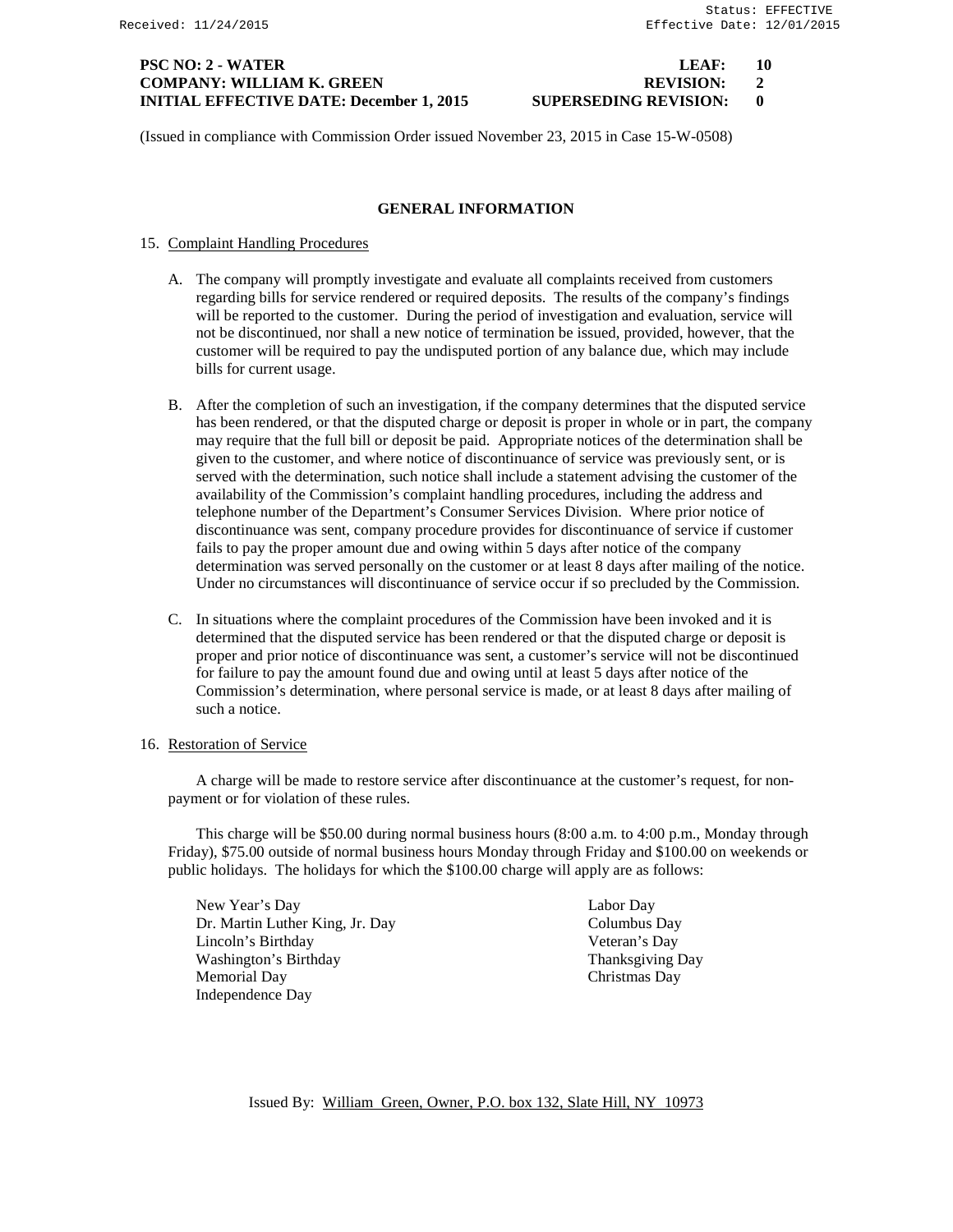# ..DID: 7798 ..TXT: PSC NO: 2 WATER LEAF: 11 COMPANY: WILLIAM K. GREEN REVISION: 0 INITIAL EFFECTIVE DATE: 07/01/99 SUPERSEDING REVISION: STAMPS: RECEIVED: 03/26/99 STATUS: Effective EFFECTIVE: 07/01/99

# **GENERAL INFORMATION**

In a case where service is being restored after discontinuance for non-payment, the company may require full payment of all arrears as well as the restoration of service charge. If the company and the customer have entered into some form of payment agreement, the agreed upon down payment may be required before service will be restored.

If it becomes necessary to disconnect service at the main because of willful acts of a customer, the service restoration charge will include the actual costs incurred by the company to disconnect and reconnect the service.

# 17. Interest on Customer Overpayments

The company will provide interest on a customer overpayment as follows:

- A. A customer overpayment is defined as payment by the customer to the company in excess of the correct charge for water service supplied to the customer which was caused by erroneous billing by the utility.
- B. The rate of interest on such amounts shall be the greater of the unadjusted customer deposit rate or the applicable late payment rate, if any, for the service classification under which the customer was billed. Interest shall be paid from the date when the customer overpayment was made, adjusted for any changes in the deposit rate or late payment rate, and compounded monthly, until the date when the overpayment was refunded.
- C. The company will not pay interest on customer overpayments that are refunded within 30 days after such overpayment is received by the company.

# 18. Regulation

 All matters, rules and other situations concerning the rendering of water service which are not specifically covered herein or in a provision of the New York State Codes, Rules and Regulations and which are subject to the jurisdiction of the Public Service Commission, and for which a customer and the company cannot agree as to an equitable and fair solution will be referred to said Commission to be resolved. Either the customer or the company may request that a rule or provision of this tariff be changed for a particular situation.